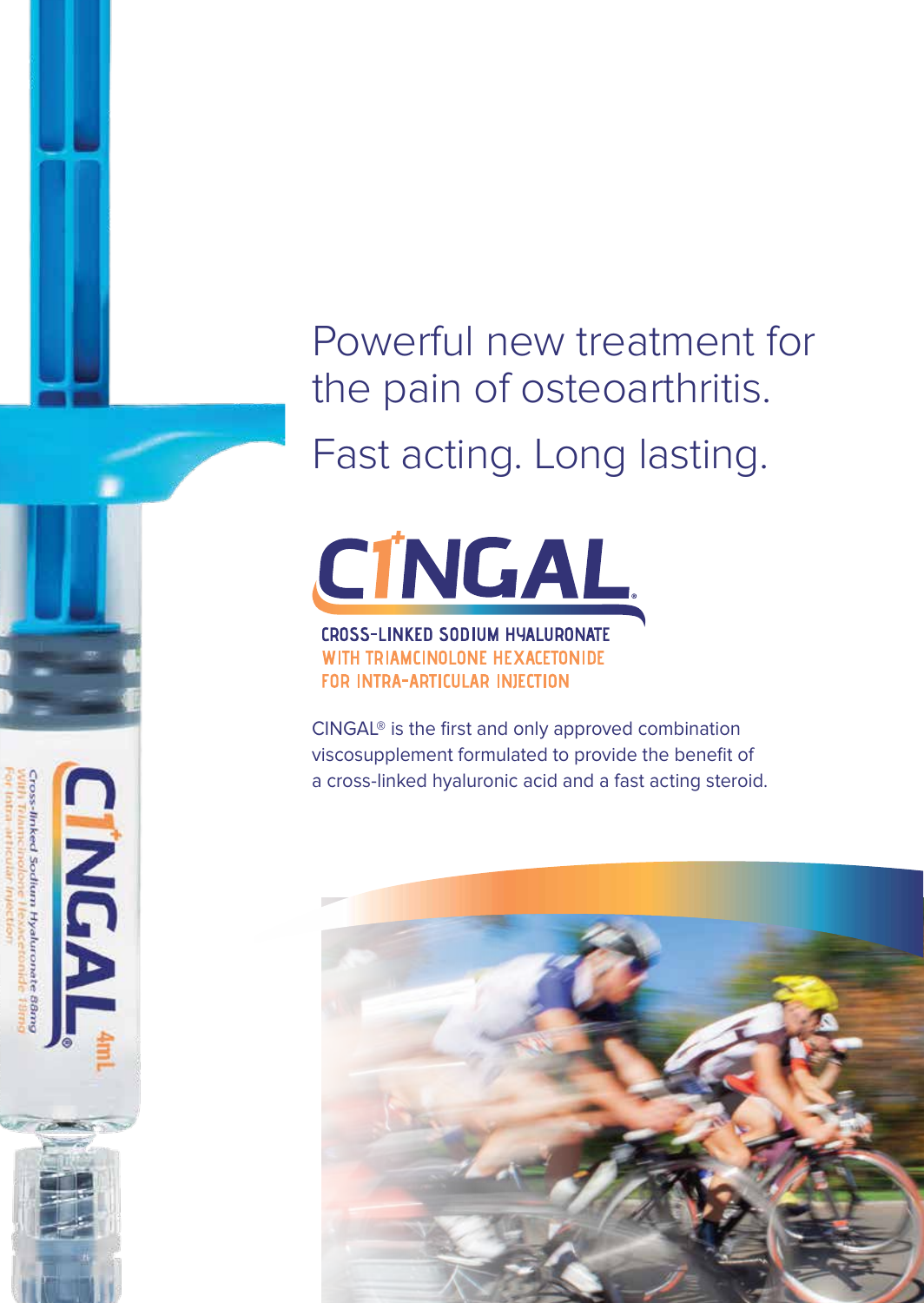

# Only CINGAL®

CINGAL® combines Anika's proprietary cross-linked hyaluronic acid formulation, with proven effects through 6 months, with a well-established FDA approved steroid.

**Triamcinolone Hexacetonide (steroid)** injections have been used for over 45 years for their potent anti-inflammatory effects, to reduce pain quickly and allow earlier motion. While steroids provide rapid pain relief, the effects are typically short lived.<sup>1,2,3</sup>

**Hyaluronic acid (HA)** is a naturally occurring biocompatible molecule found throughout the body and is a vital component of healthy joint and tissue function. HA viscosupplements have been used for more than 25 years to reduce pain associated with osteoarthritis (OA), improve viscoelastic properties of the synovial fluid and protect the surface of articular cartilage. 4,5,6,7 While traditional HA injections can deliver long lasting pain relief, the patient does not typically experience the peak effects until 8 weeks after the final injection.<sup>1,2,3,11</sup>

**Only CINGAL®** works by combining the best of fast acting steroids with a long-lasting viscosupplement to deliver rapid pain relief proven to last through 6 months.

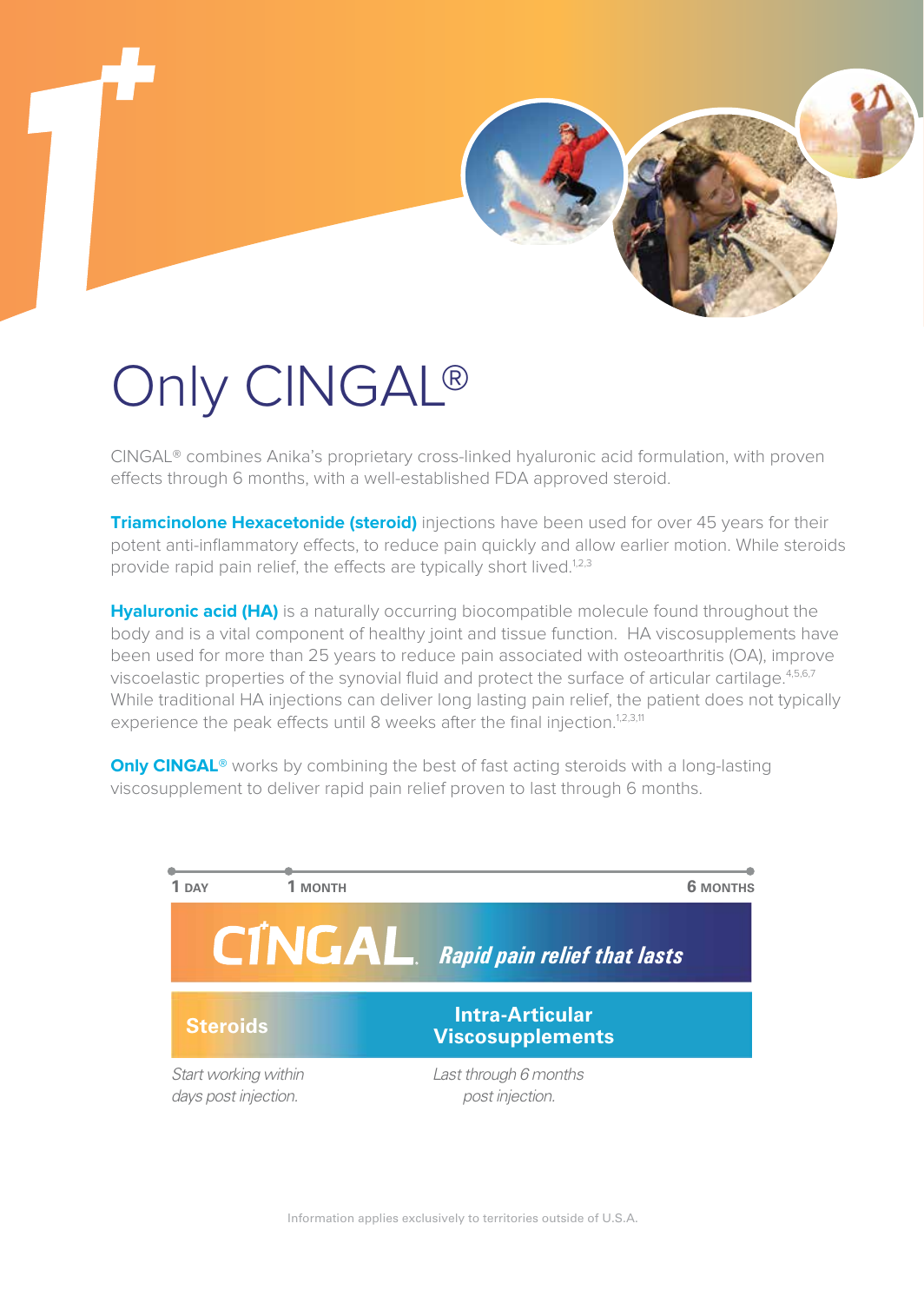

### The Science behind CINGAL®

Micronized particles of the water-insoluble steroid are suspended in the viscoelastic HA gel and reside within CINGAL® as a separate solid phase. Both the HA and steroid remain unchanged by incorporation into the CINGAL® formulation and by sterilization.9

#### CINGAL® EXTENDS THE PROVEN BENEFITS OF ANIKA'S PROPRIETARY HIGH CONCENTRATION CROSS-LINKED HYALURONIC ACID FORMULATION TO A **BROADER RANGE OF PATIENTS ACROSS THE SPECTRUM OF OSTEOARTHRITIS MANAGEMENT**



#### KELLGREN & LAWRENCE CLASSIFICATION SYSTEM OF **KNEE OSTEOARTHRITIS SEVERITY**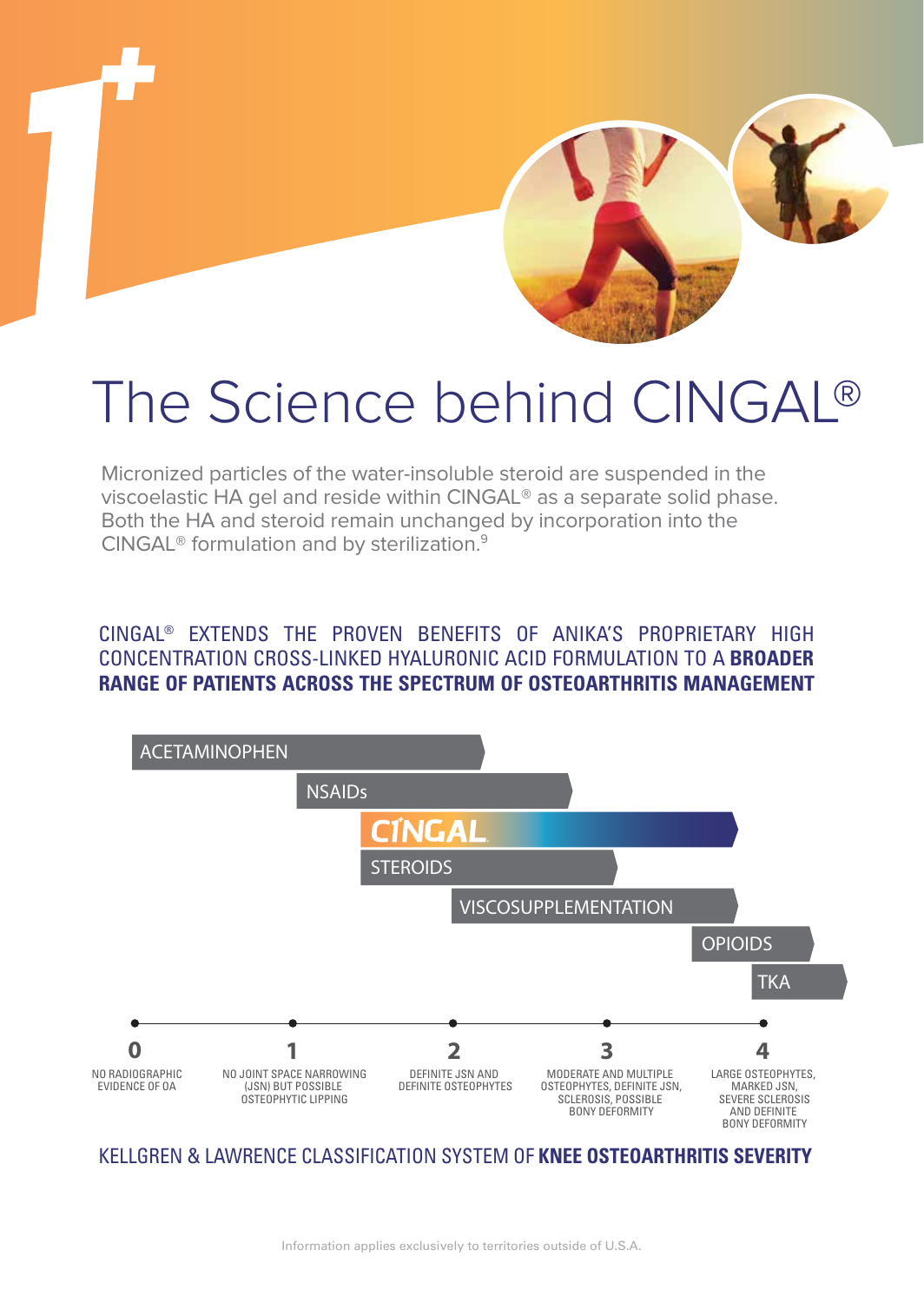

# Fast acting. Long lasting.

CINGAL® is a powerful, first in class treatment that combines the proven benefits of Anika's proprietary high concentration cross-linked hyaluronic acid formulation, approved for long-term pain relief, with a well-established FDA-approved steroid to treat inflammation.

This unique combination provides rapid pain relief that lasts through 6 months.

### **CINGAL® WAS SUPERIOR TO SALINE AT 26 WEEKS IN WOMAC PAIN SCORE DELIVERING A 72% (-42.4mm) IMPROVEMENT RELATIVE TO BASELINE**



#### **> CINGAL® DELIVERS** FASTER PAIN RELIEF COMPARED TO HA WITHOUT STEROID,

PROVIDING STATISTICALLY SIGNIFICANT REDUCTION IN PAIN AT WEEKS ONE AND THREE RELATIVE TO HA VISCOSUPPLEMENT OR SALINE<sup>10</sup>

#### **> CINGAL® PATIENTS** EXPERIENCED LONG LASTING PAIN RELIEF,

PROVIDING STATISTICALLY SIGNIFICANT REDUCTION IN PAIN THROUGH WEEK 26 RELATIVE TO SALINE.<sup>10</sup>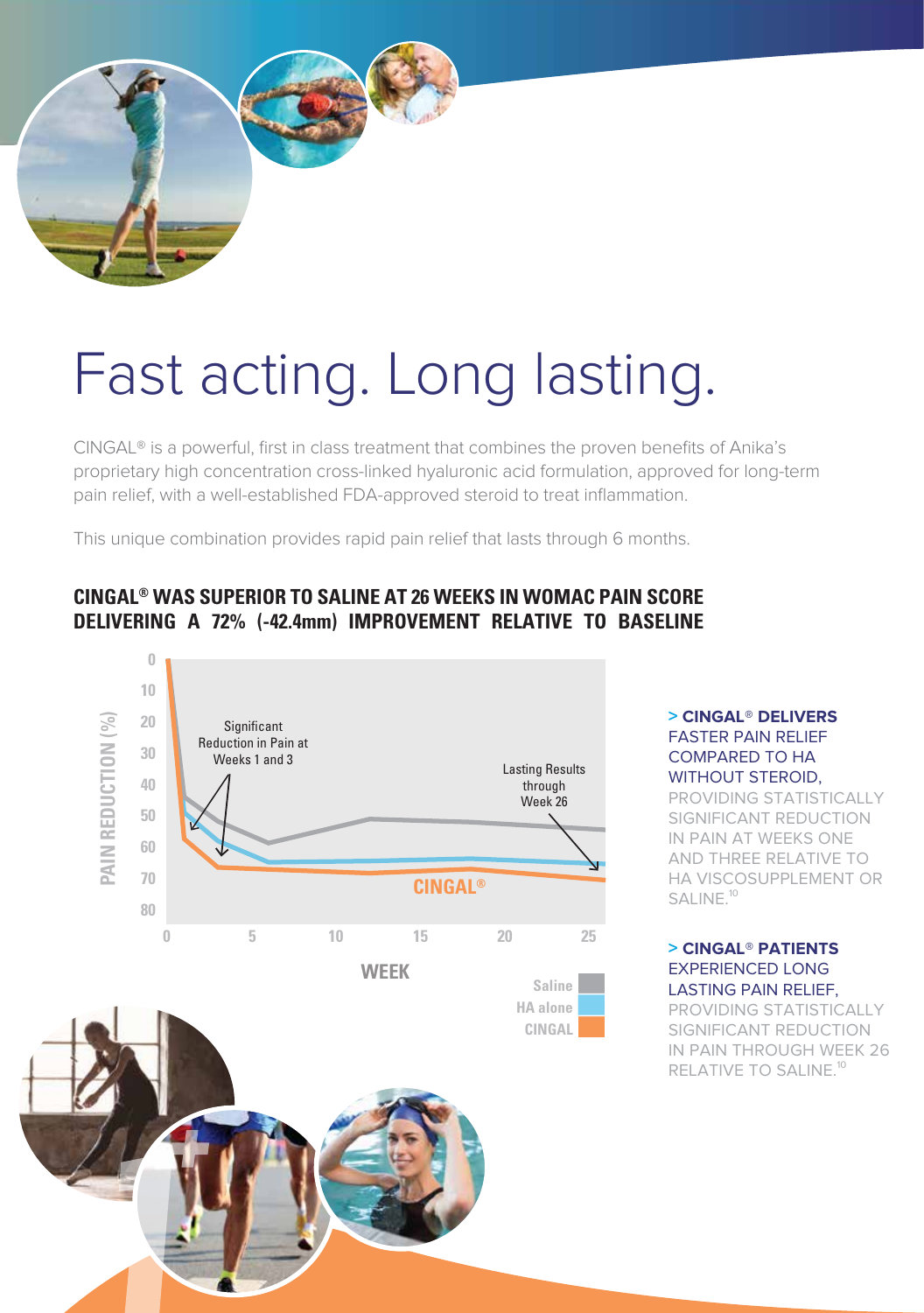# Clinically Proven

#### **CINGAL® SHOWS HIGHLY STATISTICAL IMPROVEMENT COMPARED TO SALINE AT ALL SECONDARY ENDPOINTS AT 26 WEEKS**



#### **>** CINGAL® demonstrated clinically significant improvement over saline from the evaluator and patient perception $10$

**>** CINGAL® was superior to saline in all WOMAC assessments 10

### **THE CINGAL® THE CINGAL PATIENT ® BENEFITS**

- » Fast acting pain relief
- » Long lasting pain relief
- » Convenient single-injection treatment
- » Highly concentrated, non-animal based HA
- » Safe and effective

- » Demands quick results
- » Prefers a single visit treatment
- » Desires to remain active
- » Looks to delay reconstructive surgery